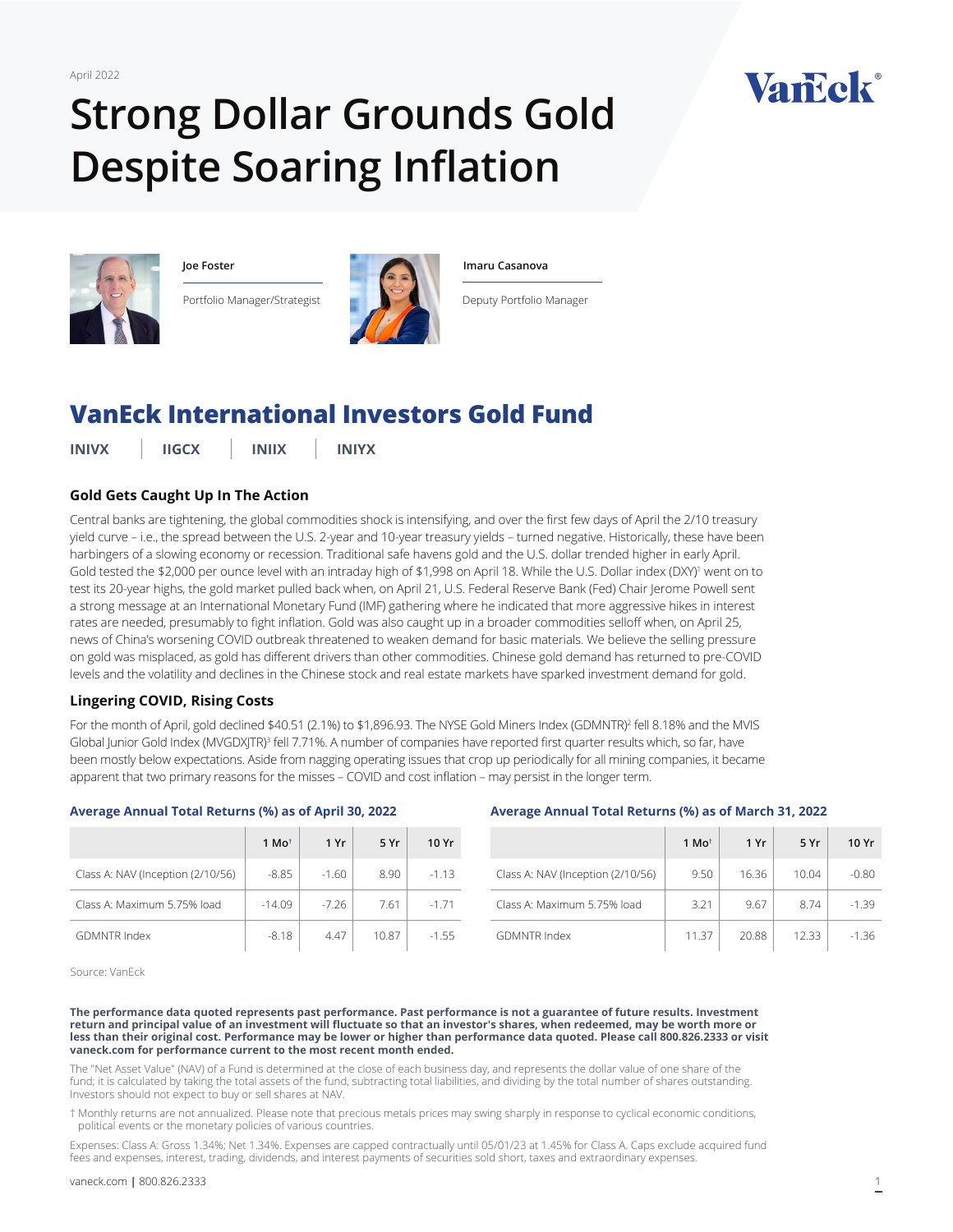Canada and Australia are the regions hit hardest by temporary slow-downs or shut downs due to COVID. Remote operations with on-site camps are most vulnerable to outbreaks. Vaccinations have not become the cure-all as hoped, so it looks like miners will have to deal with COVID problems periodically until the virus is eradicated.

Gold companies have been controlling costs by adopting new mine practices and technologies. Examples include autonomous haulage, efforts to replace diesel with battery electric haul vehicles, renewable energy and new communication and data processing systems. However, with first quarter results it has become apparent that the inflation that has been plaguing many companies and consumers is beginning to impact the gold miners. Scotiabank's tally of the larger producers shows that, on average, 45% of cash costs are attributable to labor, 8% to fuel, 6% to power, 21% to consumables and 20% to other miscellaneous costs. Costs have been increasing in all of these categories to varying degrees, depending on where a mine is located, how much fuel is hedged and how much inventory is on site. We were expecting a 7% rise in all-in-sustaining-costs to \$1,150 per ounce, on average, in 2022. If the inflation we are seeing in the first quarter persists, many companies will probably have to increase their cost guidance by between 1% and 5% later in the year. With gold in a bull market hovering around \$1,900, we believe that even with inflation, the industry's robust margins are safe and gold stocks remain attractive.

### **Inflation Rears Its Ugly Head**

In the 1970s, a wage-price spiral fueled inflation for years. It now looks as if a new wage-price spiral has begun. The March U.S. Consumer Price Index (CPI)<sup>4</sup> rose 8.5% and the Producer Price Index (PPI)<sup>5</sup> surged 11.2%, the most on record. Meanwhile employment costs also jumped by the most on record, as the employment cost index gained 1.4% in the first quarter. Wideranging anecdotal evidence for long-term inflation continues to mount. According to April Wall Street Journal articles:

- Conagra's CEO expects inflation 26% higher than two years earlier, due to higher meat and dairy prices, driver and truck shortages, fuel prices and continuing labor shortages
- West Texas drillers are facing long delays for everything from roughnecks to steel to fracking pumps
- Intel Corp.'s CEO said the chip shortage will last longer than expected
- Railroads attribute service problems to worker shortages and high demand

The Fed's preferred inflation measure is the Core Personal Consumption Expenditures Index (PCE)6 , for which it carries a long-term target of 2%. The chart shows how far behind the Fed is in its inflation fight. When inflation peaked in 1980, 1989 and 2007, the targeted Fed funds rate required to curb inflation stood at roughly double the Core PCE rate. Today, the Fed funds rate is 0.025% - 0.050%, while Core PCE is at 5.2%. This suggests a Fed Funds rate of 10% is in order, a rate that would likely devastate the U.S. economy.



Source: St. Louis Federal Reserve Bank. Data as of April 2022.

An April report by HSBC's Stephen King contends that the Fed responds far too slowly to mounting inflation because it attributes inflation to a series of exogenous shocks and it believes its own forecasts that show inflation in decline. Many of the drivers of inflation may have begun as exogenous shocks, but now represent structural changes in the economy. Changes in demographics, labor habits, supply chains, consumption patterns, commodities and manufacturing needs have combined in an inflationary cocktail.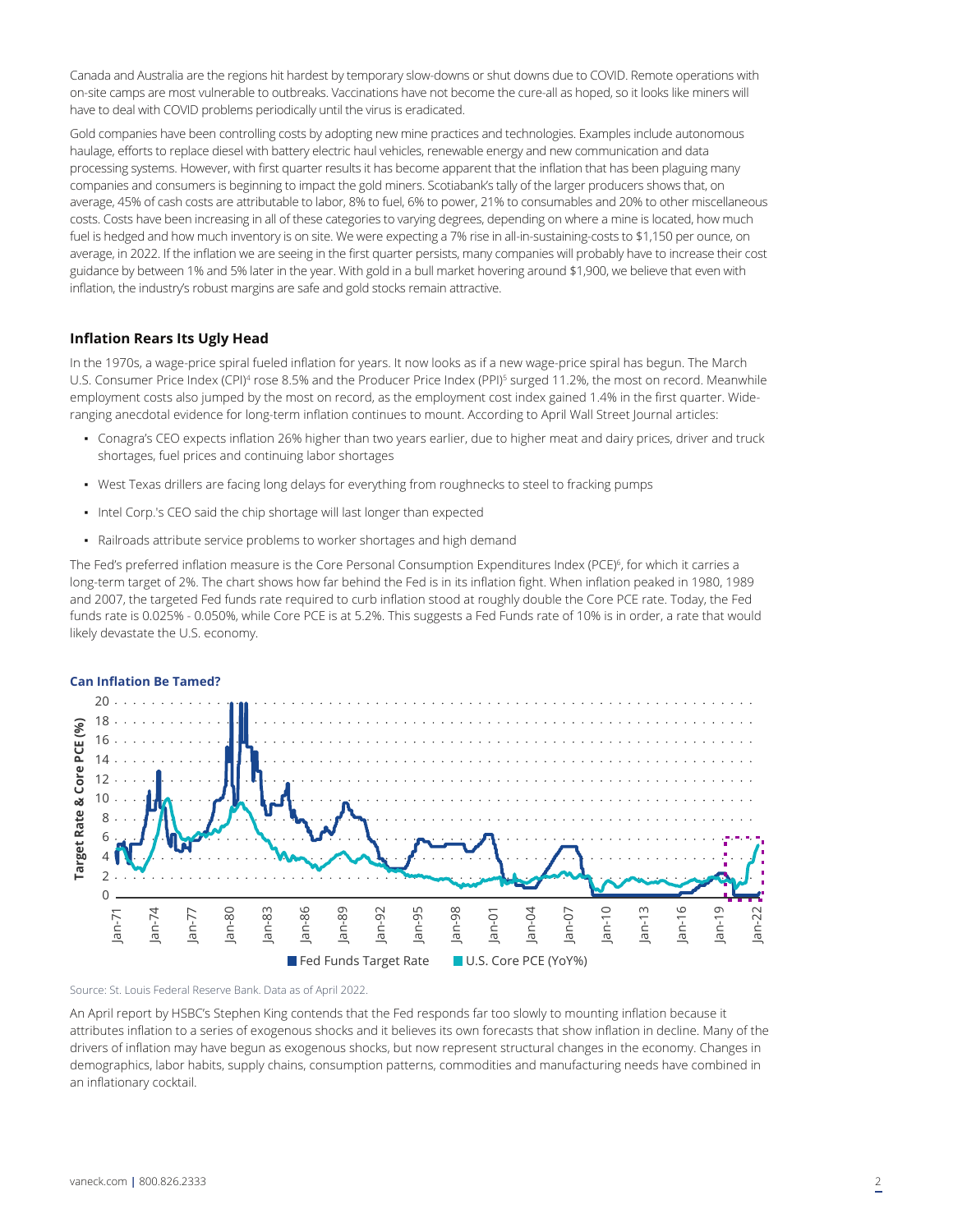# **Knocking At Debt's Door**

The Fed's task is only made harder by the fact that the U.S. debt-to-GDP ratio was around 30% in 1980, whereas today it is nearly 140%. Aside from a potential debt mess, inflation and rising rates could bring a host of unintended consequences or "black swans". The first might come from Japan, which has the highest debt/GDP ratio in the developed world. Because of this, the Japanese financial system cannot tolerate higher rates.

While the Fed and other central banks are driving rates higher, the Bank of Japan is keeping rates pegged near zero. The U.S. dollar/yen has collapsed to twenty-year lows due to these rate differentials.

Also, Japan is the largest foreign holder of U.S. Treasuries. The currency volatility is causing the cost to hedge the U.S. dollar to surge, which has made U.S. Treasuries unattractive in Japan, despite their much higher yields. According to BMO Capital Markets, Japan has offloaded \$60 billion of U.S. Treasuries over the past three months. More volatility in currencies and rates can be expected if Japan continues to sell portions of their \$1.3 trillion hoard of U.S. Treasuries at the same time the Fed is reducing its own trillions in U.S. Treasuries through quantitative tightening.

Other countries might feel the sting of a rising U.S. dollar, too. According to the Bank for International Settlements, U.S. dollar debts owed by borrowers outside the U.S. totaled \$13 trillion as of the last year's third quarter. These debts become more expensive in local currencies as the dollar appreciates.

# **Dollar Downer**

Inflation, Cold War and World War II are topics learned from history books. Ours was a world that would never allow such turmoil or evil to happen again on a global scale. What happens in Venezuela, Syria or Myanmar could never happen here, in the West. Now we find that civilization is not as advanced as we'd like to believe. The worst of human cycles is now repeating, climaxing with war and threats of nuclear annihilation. Gold is again serving its historic role as financial safe haven and store of wealth. However, many gold advocates wonder why the gold price isn't higher, given all that has transpired.

Gold has been in a secular bull market since December of 2015 when it bottomed at around \$1,050 per ounce. Gold's performance so far is no match for the other secular bull markets in the 1970s and the 2000s. The current bull market is driven by similar macro-economic and geopolitical risks, with some drivers made worse by the pandemic. There is one stark difference that may explain the weaker gold performance so far in this bull market. The U.S. dollar was in a secular bear market in both the 1970s and the 2000s. From 1971 to 1978 the DXY declined 45% and from 2002 to 2008 it fell 41%. However, since December 2015, the DXY has gained 5.2% as it has bounced around in a sideways trend that is currently testing its twenty-year high. While gold and the U.S. dollar sometimes trend higher together in periods of acute financial stress, the normal relationship is inverse. We believe the firm U.S. dollar has muted gold's advance in the current bull market.

China and Europe appear to be leading the world into recession and the Fed is leading the charge in rate hikes. This all bodes well for the U.S. dollar, at least for now. Gold also has many drivers. The strong U.S. dollar is creating financial stress abroad, it looks like inflation is becoming unhinged, and there are geopolitical and economic risks that should continue to drive gold. While we believe gold prices are heading higher, until the U.S. dollar trends lower, gold may not see the spectacular gains of past secular bull markets.